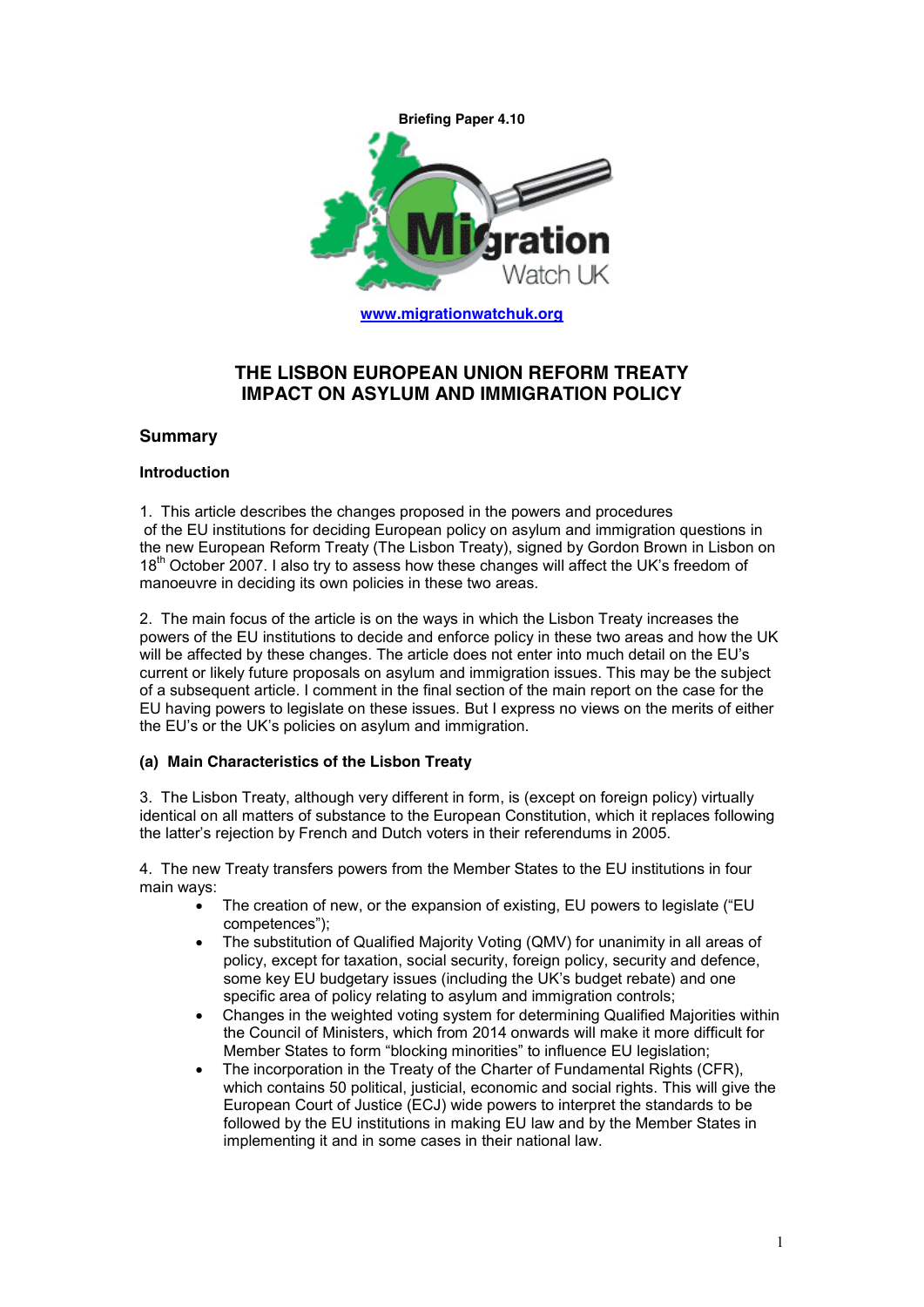# **(b) Asylum and Immigration**

## **(i) General**

5. All the four types of Treaty change just described will affect the future making and implementation of EU policies relating to asylum and immigration, which are now contained within a part of the Treaty entitled "The Area of Freedom, Security and Justice". The new Treaty, however, also retains, with some amendments (discussed in more detail in the main report), the UK's two existing "opt-outs" from both the Schengen agreement on the removal of internal frontier controls and from the asylum and immigration provisions of the Treaty of Amsterdam.

## **(b) (ii) EU Competences in Asylum and Immigration**

6. The Lisbon Treaty significantly widens the EU's competences for asylum and immigration questions. First, the Treaty now sets the EU the specific aim of developing "common policies" for both asylum and immigration (legal as well as illegal) and accordingly empowers it to legislate for "uniform standards" (as opposed to the "minimum standards" provided for in the Amsterdam Treaty) and for "the gradual introduction of an integrated management system for external borders." Second, the Treaty widens the EU's power to legislate to define all the rights of third country immigrants legally resident in one Member State, including their rights to move to and reside in other Member States. Virtually, the only major policy decision left in the hands of Member States is that of deciding how many nationals from non-EU countries it is prepared to admit directly from third countries. In short, the Lisbon Treaty gives the EU almost as much power over asylum and immigration issues as the CAP gives it over agricultural policy.

7. In addition, the Lisbon Treaty removes restrictions in the Amsterdam Treaty on the ECJ's jurisdiction over asylum and immigration policy, which effectively prevented immigration cases from being brought before the ECJ until they had been taken to the highest court in the Member State concerned. Again, however, our opt out provides that no ECJ judgements interpreting any legislation passed under the asylum and immigration sections of the Treaty would apply to the UK, unless we had opted into those measures. However, our opt-out would not necessarily protect us from judgements, which might be made by the ECJ on immigration and asylum rights, relying solely on the provisions of the CFR.

## **(b)(iii) Qualified Majority Voting**

8. The Lisbon Treaty removes all national vetoes over all asylum and immigration decisions. In December 2004 the UK agreed to give away the vetoes over asylum and illegal immigration issues, but did not agree to remove the veto on legal migration questions. This too has now been given up. From 2014 onwards the changes in the Council's voting system will make it more difficult for the UK to protect its interests in all policy areas where QMV applies. These two changes could significantly affect the UK's decisions on whether to opt in to new legislation on asylum and immigration. Whenever the UK decides to opt in, it will therefore have to face the risk that it may be outvoted during the negotiations on points it regards as vital.

## **(b)(iv) The Charter of Fundamental Rights (CFR)**

9. The CFR sets out 50 "fundamental" political, juridical and economic and social rights, drawn from a variety of sources, including the European Convention on Human Rights (ECHR). The Charter states that its provisions "are addressed to the institutions………of the Union and to the Member States only when they are implementing Union law." The CFR itself is given the same status as a Union Treaty, with the proviso that nothing in it extends the competences of the Union.The CFR contains a number of provisions, which might in principle be invoked in relation to aspects of asylum and immigration policy. For example, Article 19(2), following the ECHR, prohibits extradition to a State where there is a serious risk of being subjected to death, torture or other inhuman or degrading treatment. Other articles in the CFR set out in more detail below could affect Member States' rights to impose restrictions on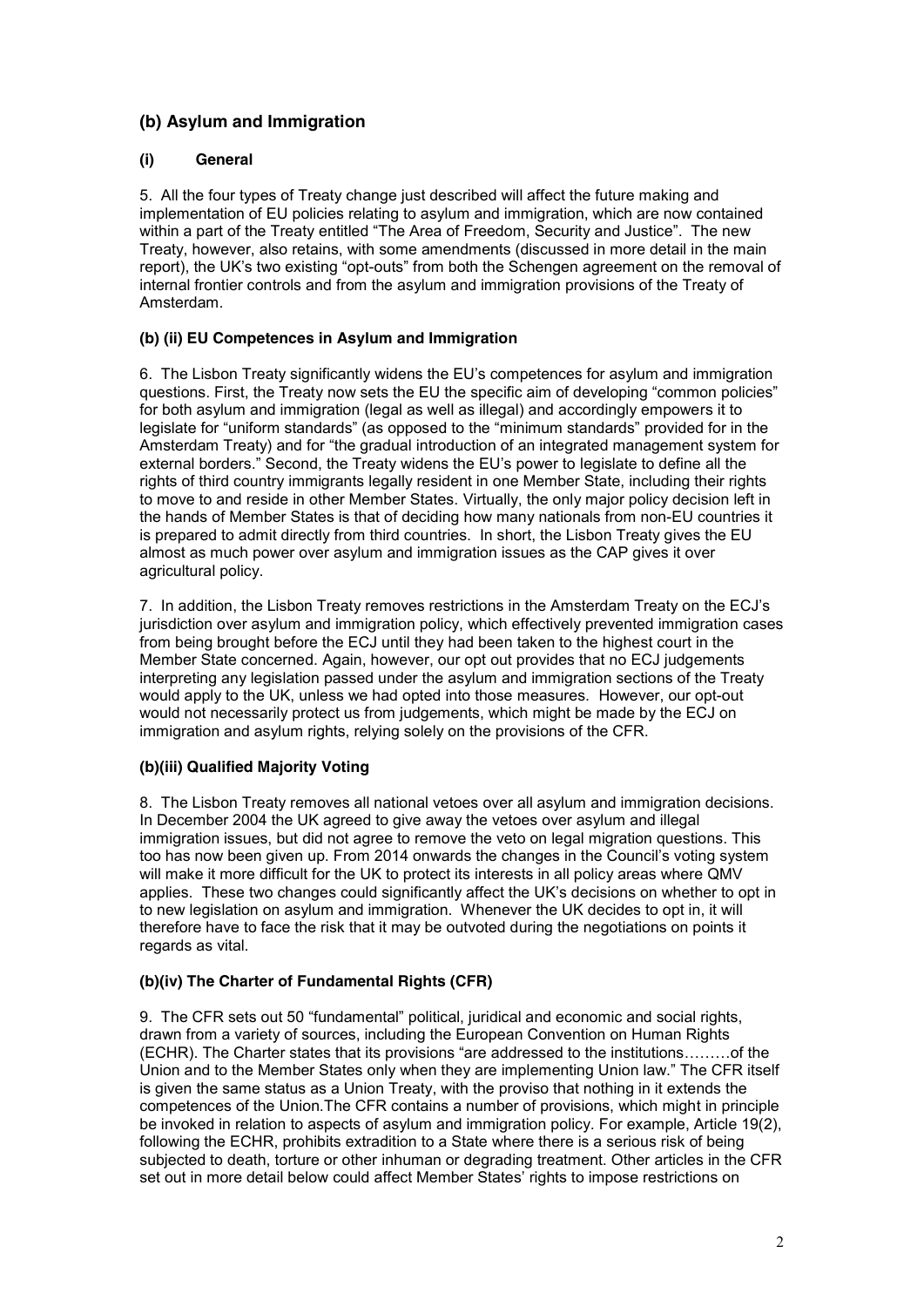immigrants being joined by spouses or other family members and to discriminate against immigrants in matters of social security, social housing etc.

10. The impact of these and other CFR provisions is very difficult to assess, because their meaning will ultimately depend on how the ECJ interprets them in particular cases. In the case of the UK and Poland the ECJ also has to interpret a Protocol they negotiated on how it will apply in their courts and how it might affect their national legislation. The Protocol certainly does not provide an "opt-out" from the CFR for the UK and Poland, but it does appear to offer an assurance that the articles on economic and social rights in its Title IV will be interpreted cautiously by the ECJ. But the UK and Poland will still be exposed to the risks of cases against them being referred to the ECJ on the grounds that, in implementing Union law, they have infringed rights and principles embodied in the CFR, though the UK's opt-out from asylum and immigration legislation explicitly protects us from ECJ judgements relating to legislation from which we have opted out. Moreover, it is possible that the ECJ could take the view that some CFR provisions create "directly effective" rights, even in the absence of EU legislation, and in this event the UK and other Member States could face challenges on the grounds that their national legislation or practices breach these provisions.

### **(b)(v) Overall Assessment**

11. The main impact of the Lisbon Treaty's provisions on the UK's policies on asylum and immigration is that the UK's decisions on whether or not to opt-in to new EU legislative proposals will become more problematic now that all such legislation will now be decided by QMV. HMG will need to balance the potential advantages of co-operating with other Member States against the risk of being outvoted in the Council of Ministers. We are likely to be faced with particularly awkward decisions when the Commission proposes to amend previous asylum or immigration or asylum decisions we have previously opted into and we dislike the amendments proposed. We may then be faced with losing the benefits of our previous opt-in. A possible amendment, recently aired by the Commission, to amend the Dublin Convention to provide for burden-sharing between Member States in receiving immigrants is an example of this dilemma.

12. However, even if the UK adopted a firm policy of opting-out of all new EU legislation on asylum and immigration matters, there are still other ways in which the provisions of the Lisbon Treaty could affect the UK's policy in these areas. First, as noted above, the Treaty could lead to our courts referring to the ECJ more cases involving appeals by asylum seekers against decisions by the UK authorities to refuse them admittance or to repatriate them. Second, if we decide to opt out of any EU proposal to define the rights of third-country residents residing in one Member State to move to and reside, we would be faced with a potentially difficult negotiation with other Member States on what access we would give to this category of migrant. Last, but not least, the UK's general room for manoeuvre on a range of immigration issues could be narrowed if the ECJ decides that some of the relevant rights contained in the CFR have "direct effects" rights for immigrants or their families.

## **THE LISBON EUROPEAN UNION REFORM TREATY IMPACT ON ASYLUM AND IMMIGRATION POLICY**

## **Main Report**

### **(a) General nature of the Lisbon Treaty**

The Lisbon Treaty, agreed by Gordon Brown and the other Heads of State and Government in Lisbon on  $18<sup>th</sup>$  October, is (except on foreign policy) virtually identical on all matters of substance in both language and meaning to the draft European Constitution, which it replaces following the latter's rejection by French and Dutch voters in their referendums in 2005. "Open Europe" (www.openeurope.org.uk), an independent think-tank, which is campaigning for a referendum on the Lisbon Treaty, has estimated that 96% of the provisions in the new Treaty correspond exactly to provisions in the draft Constitution. In form the Lisbon Treaty is much more difficult to read than the draft Constitution, since it consists of a series of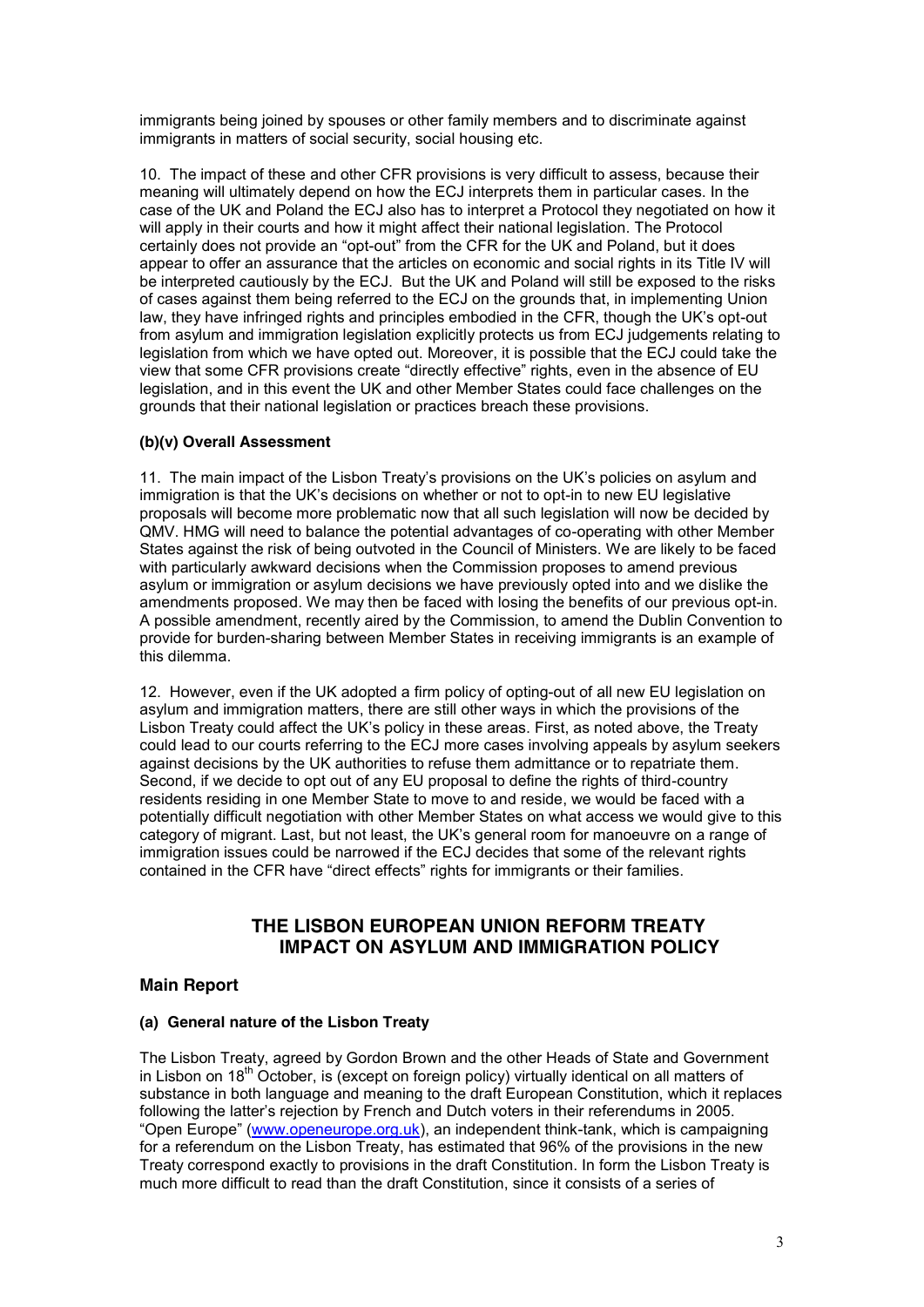amendments to the EU's two earlier treaties, theTreaty on European Union ( the TEU) and the Treaty establishing the European Community (the TEC), though the latter is now renamed the Treaty on the Functioning of the European Union (TFEU). In contrast, the draft Constitution was a self-contained document.

2. The stated purpose of the Lisbon Treaty (and of the Constitution) is to make the EU institutions more "efficient" to enable the EU to cope more easily with its enlargement from 15 Member States to 27 currently and potentially to well over 30. The authors of the Treaty interpret this remit to mean that they should make it easier for the enlarged EU to pass new legislation, although independent research suggests more new EU legislation has gone through at a faster rate, since the enlargement of the EU to 25 and subsequently to 27.

3. The new Treaty proposes the following main changes, which transfer powers from the Member States to the EU institutions in a variety of different ways: -

- The creation of new, or the expansion of existing, EU powers to legislate ("EU competences").
- The substitution of Qualified Majority Voting (QMV) for unanimity and the introduction of the full co-decision legislative procedure, giving the European Parliament (EP) full powers of amendment, to 61 new areas of policy. As a result, unanimity is now reserved only for taxation, social security, certain areas of employment law, strategic foreign policy and defence decisions, some key EU budgetary issues ( including the UK's rebate) and one specific area of policy relating to free movement of persons;
- Changes in the weighted voting system for determining qualified majorities within the Council of Ministers, which from 2014 onwards will reduce the ability of the UK and all other Member States, except Germany, to form "blocking minorities" to influence EU legislation. "Open Europe" has estimated that the UK's ability to form a blocking minority will be reduced by around 30%;
- The reduction of the size of the Commission, so that each Member State will be without a Commissioner for 5 years in every 15;
- The incorporation in the Treaty of the Charter of Fundamental Rights (CFR), which contains 50 political, juridical, economic and social rights. This will give the European Court of Justice (ECJ) wide powers to interpret the standards to be followed by the EU institutions in making EU law, by Member States in implementing EU law and in some cases in making or applying national law;
- The so-called "self-amending" provisions in the Treaty, which will allow the European Council to substitute QMV for unanimity in any or all of the areas where national vetoes remain at any time. Under this procedure no Treaty ratification would be required to endorse the European Council's decision, though individual national Parliaments would have a right to object;
- The creation of an outside President of the European Council and of a European Foreign Minister in all but name.

4. The single most important transfer of a new competence to the EU in the Lisbon Treaty is probably in relation to police and criminal law matters as well as civil law, which, except for asylum and immigration issues, had previously been contained in the so-called "Third Pillar." Under the Third Pillar action in this area had in the main been confined to facilitating cooperation between police and juridical authorities in dealing with cross-frontier crime. The EU was only given limited powers to legislate and the roles of the Commission, the EP and the ECJ were severely restricted. The Treaty of Amsterdam carved out the "Visa, Asylum and Immigration" provisions from the Third Pillar and turned them into an EU "shared competence", giving the Commission a full role, but requiring unanimity for most legislation and restricting access to the ECJ.

5. Title IV of Part III of the Lisbon Treaty abolishes the Third Pillar altogether and brings all co-operation on police matters and on civil and criminal law, together with "Visas, Asylum and Immigration", into a "shared competence, now entitled "The Area of Freedom, Justice and Home Affairs." In relation to criminal law Title IV gives the EU extensive powers to harmonise national laws dealing with the juridical rights of criminals and victims and other aspects of criminal law procedures, including the penalties to be applied for specified serious crimes. The new Title also envisages the creation of a European Public Prosecutor and enables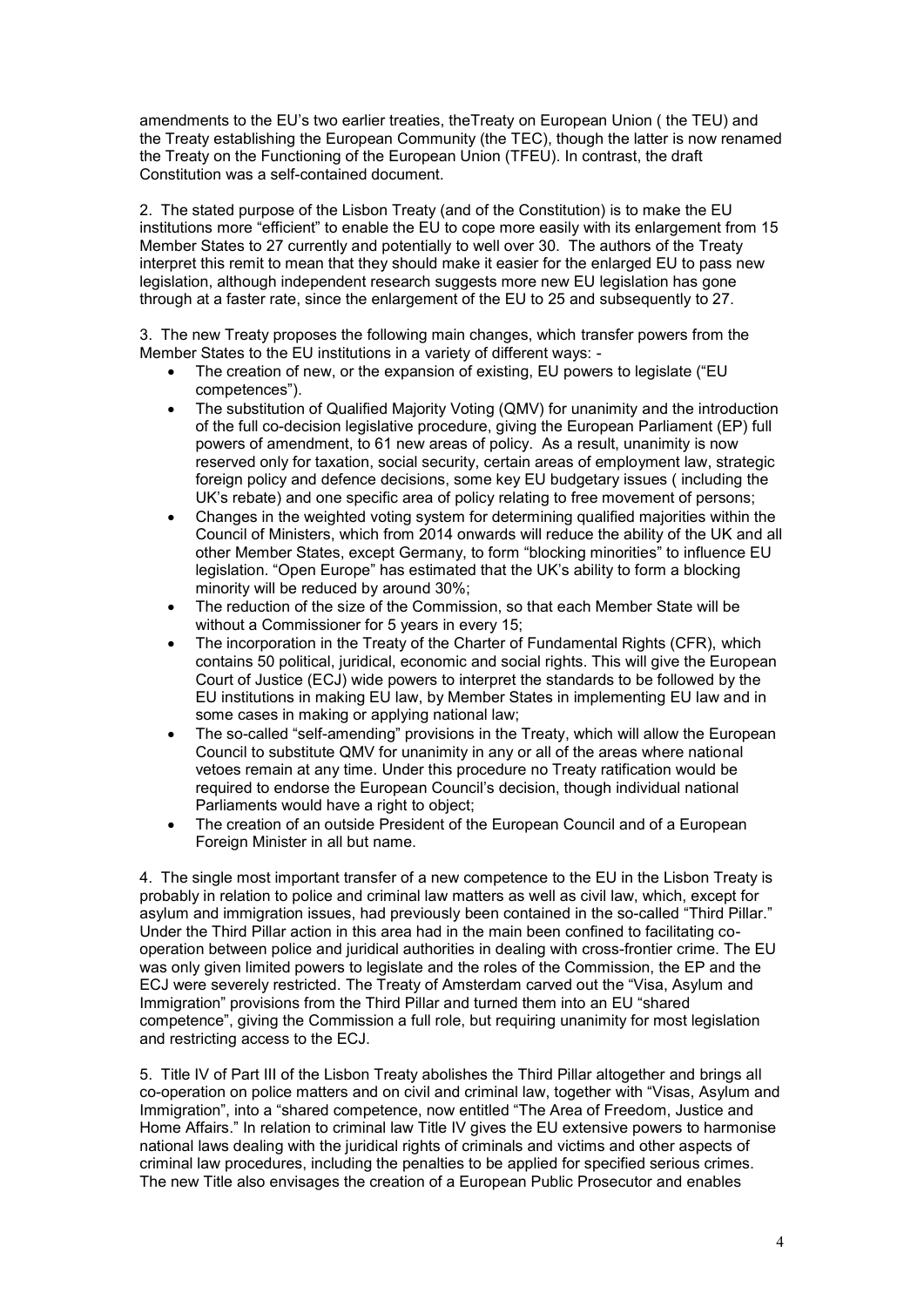Europol to initiate criminal investigations in any Member State. QMV now applies to all these issues, as do the normal legislative procedures with the full involvement of the Commission, the EP and the ECJ. The changes proposed in respect of asylum and immigration are discussed in more detail below.

6. The opt-out negotiated by the UK and Ireland from the "Visa, Asylum and Immigration" provisions in the Amsterdam Treaty is now widened to cover all the provisions in the "Area of Freedom, Security and Justice" Title of the Lisbon Treaty. The opt-out is largely identical in substance to that contained in the Protocol to the Amsterdam Treaty. Both countries retain the right to "opt-in" to individual legislative proposals put forward by the Commission on a case-by-case basis. They also continue to enjoy the same protection from the consequences of any international treaty negotiated by the EU and from any judgements by the ECJ on the basis of legislative provisions from which either or both countries have opted out.

7. There are, however, two differences of substance from the Amsterdam Treaty Protocol. First, an amendment to the Protocol makes it clear that the right to opt out applies not just to entirely new proposals from the Commission, but also to proposals to amend existing measures based on Title IV of Part III, which either or both of the UK and Ireland have already opted into. Further amendments then lay down a detailed procedure for dealing with situations, in which the UK or Ireland decides to opt-out of the amending measure, but the Council takes the view that the non-participation of the UK or Ireland makes the application of the amending measure, side by side with the original provisions, inoperable for other Member States. At the end of the procedure, if either the UK or Ireland stick to their decision not to optin to the new measure, the original measure is effectively annulled and the Council is free to go ahead and adopt the amending measure without the opting-out State(s).

8. Moreover, the Protocol further provides that the Council can decide by QMV on a proposal from the Commission that where, as a result of this procedure, the UK or Ireland cease to participate in an existing measure which they had previously accepted, the non-participating state or states "shall bear the direct financial consequences, if any, necessarily and unavoidably incurred as a result of the cessation of its participation in the existing measure." There is no definition of what is meant by "direct costs." It is not even clear whether this means "direct costs" incurred by the EU institutions or (more probably) those incurred by the other Member States. Since, in the circumstances hypothesised, it is likely that an opting-out state will also incur additional costs from ending its participation in the original measure, a fairer solution would have been to let any costs lie where they fell.

9. The EU's policy-making on asylum and immigration matters will also be significantly affected by the move to more QMV, the changes in the Council's weighted voting system, the reduction in the size of the Commission and the treaty status given to the CFR. The last of these changes will be discussed in more detail in the next section, but it may be helpful to comment on the first three in more general terms at this point.

10. The importance of a move from unanimity to QMV in the EU's legislative procedures cannot be underestimated. The EU's legislative history shows that virtually every proposal put forward under QMV is eventually adopted, even if in some cases in a heavily amended form and many years later. Relatively fewer proposals requiring unanimity are adopted, particularly in sensitive areas such as direct taxation and social security.

11. When it becomes evident in early official-level discussions of a Commission proposal, to which QMV applies, that its eventual adoption is likely, a band-wagon effect develops and each Member State focuses on getting the proposal amended to protect its own national interests. In this context the size of QMV required and its obverse, the number of votes required to make a "blocking minority", are crucial. Contrary to what the term implies "blocking minorities" are rarely used to block proposals altogether. Nor does the blocking minority necessarily have to be formed by Member States, which share the same interests. Rather the existence of a blocking minority creates a breathing space for the Member States in question to persuade the Commission and the other Member States (in particular the Member State holding the Presidency) that their amendments are reasonable and do not conflict with the main object of the proposal.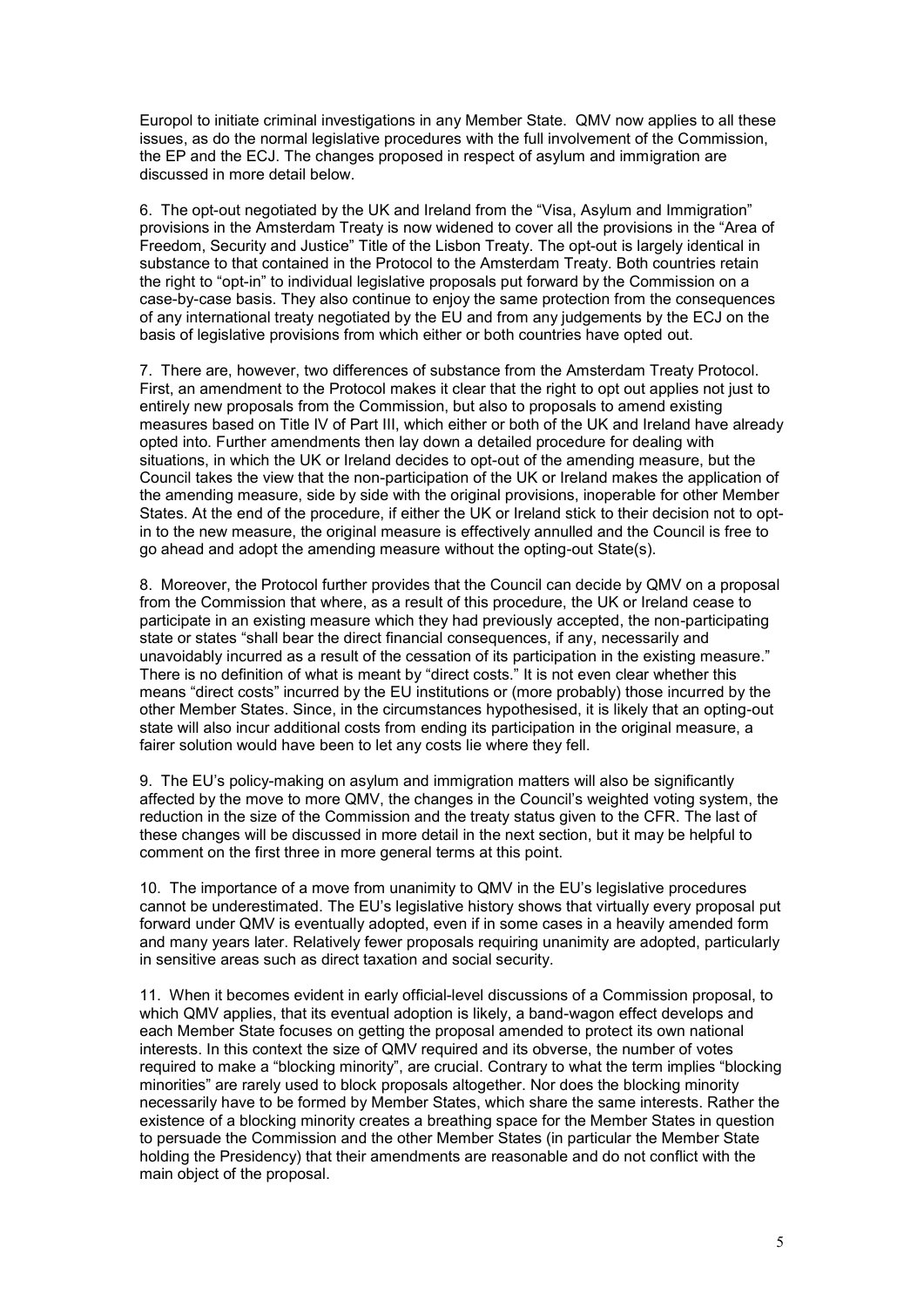12. Persuading the Commission to come on board is particularly crucial, because it plays a pivotal role in the negotiations in the Council of Ministers. The Commission not only puts forward the initial proposal, but also has the power to amend it both to help the Council to reach a "common position" and subsequently to broker a deal between the Council and the EP. Having the Commission's support for an amendment is crucial, because only a proposal supported by the Commission can be adopted by QMV; without Commission support the Council can only amend a Commission proposal by unanimity. Given the Commission's role, the proposal to reduce the size of the Commission, so that in 5 out of every fifteen years a Member State will not be represented in it, is potentially damaging to all Member States. There is very little cross-departmental consultation between Commission officials at levels below the Commission itself. It is the full body of Commissioners, which has to approve every new legislative proposal and every subsequent amendment to the original proposal. Significant changes to legislation are quite often introduced in the Commission itself as a result of behind the scenes "trading" by individual Commissioners. One of the Declarations attached to the Lisbon Treaty commits the Commission to consult particularly closely with the Member States not represented in it on the preparation of new legislation. But at best this will be a poor substitute for having one's own Commissioner at the Commission table when legislative decisions are taken.

13. The changes proposed in the Lisbon Treaty to alter the weighted voting system to make it more difficult for Member States to form a blocking minority and to reduce the size of the Commission are clearly intended to make it more difficult for all Member States to hold up or amend EU legislation. The UK is arguably particularly likely to suffer as a result of these changes, because we have a number of special interests and characteristics which are not shared by many other Member States, notably our system of common law, (including our historic civil liberties), our general preference for "light-touch" and permissive legislation, our island status and the dominance of financial services in our economy.

### The UK's "red lines."

14. The main argument now advanced by the British Government against holding the referendum promised before the last General Election is that their success in protecting their "red lines" in the negotiations on the Lisbon Treaty makes one unnecessary. This argument is unconvincing. The "red lines"(which relate to the national vetoes on taxation, foreign policy and social security, to the impact of the CFR and to the harmonisation of criminal law) are in substance very little different from those negotiated by Tony Blair in relation to the draft Constitution and therefore pre-date the promise of a referendum. One of the "red lines", the maintenance of unanimity voting on taxation, was never seriously at risk in either the negotiations on the European Constitution or on the Lisbon Treaty. The new Treaty preserves unanimity for legislation harmonising social security, but allows the Council of Ministers (the ordinary Council, not the European Council) to remove this veto and the veto on the conditions of employment of third country nationals without any need for ratification by national Parliaments. The provisions on foreign policy, although improved to make it clear that Member States retain their sovereign rights to determine their own foreign policy, still allow QMV on several issues, including, importantly, on any proposal submitted by the EU's High Representative on Foreign and Security Policy.

15. The Protocol negotiated by the UK and Poland in relation to the CFR is discussed in more detail below. But it is in no sense an "opt out" from the CFR. At best it appears to offer an assurance that the CFR provisions on economic and social rights will be interpreted cautiously by the EU's institutions. But it is not clear that even this will be binding on the ECJ, which has the last word.

16. The UK's "opt out" from any legislation under provisions under the "Area of Freedom, Security and Justice is genuine enough, but its existence in no way weakens the case for a referendum. As noted above, the obverse of the UK's right to opt out is its right to opt-in to individual measures, (as it has done four times in exercising its similar right to opt-in to measures on asylum). The Government can commit itself to opt-in to any proposals put forward by the Commission to use the new criminal law powers, as well as on asylum,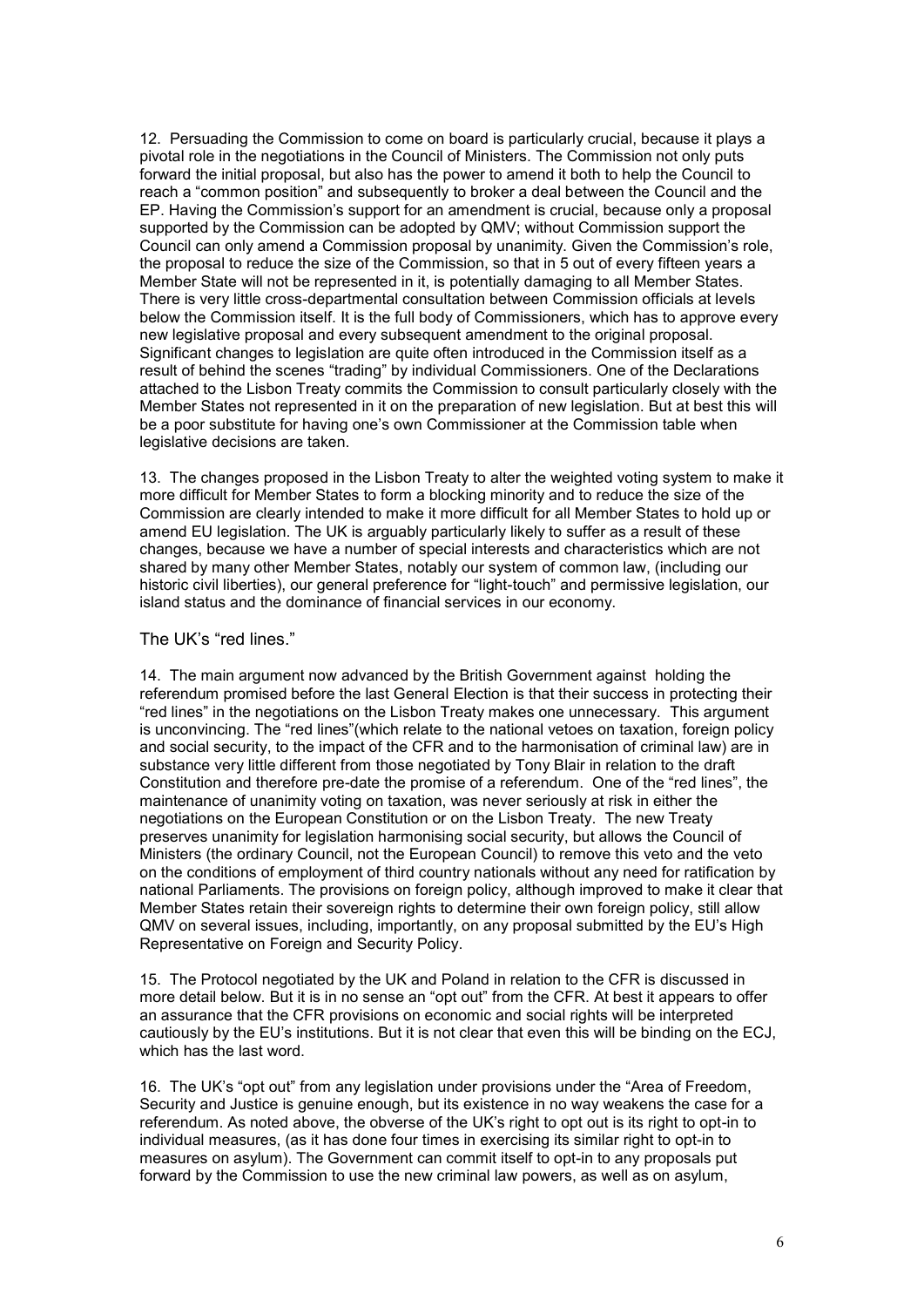immigration, under Title IV of the Area of Freedom, Security and Justice provisions without even a vote in the House of Commons. So for those British voters who are opposed in principle to the EU having the power to legislate on some or all of these matters the opt-out provides no guarantee that the UK will not accept EU jurisdiction and legislation in this sensitive area.

17. In short, with the exception of the Title IV opt-out, the "red lines" do very little to mitigate most of the major shifts of power to the EU institutions described in paragraph 3 above.

(b) Asylum and Immigration Policy

### **(I) EU competences in Asylum and Immigration**

18. The Treaty of Amsterdam set goals for achieving only "minimum standards" in relation to the admission and treatment of asylum seekers and did not envisage a "common policy" either for asylum or for legal or illegal immigration issues.

19. The Lisbon Treaty, which, as noted above, preserves the UK and Irish opt-outs in this area of policy, widens the EU's competences in a number of ways. First, Article 61(2) of the Treaty now sets the EU the goal of framing:

· *"A common policy on asylum, immigration and external border controls, based on solidarity between Member States, which is fair towards third country nationals. For this purpose stateless persons shall be treated as third country nationals."*

20. To achieve these goals Articles 63 and 63a specify that the European Union shall: -

· *"Develop a common policy on asylum, subsidiary protection and temporary protection with a view to offering appropriate status to any third-country national requiring international protection………….in accordance with the Geneva Convention of 28 July 1951 and the Protocol of 31 January 1967."*

And (in relation to legal immigration) shall: -

· *"Develop a common immigration policy aimed at ensuring, at all stages, the efficient management of migration flows, fair treatment of third-country nationals residing legally in Member States, and the prevention of, and enhanced measures to combat, illegal immigration and trafficking in human beings."*

21. In keeping with this emphasis on common policies, Article 62 of the Lisbon Treaty mandates the adoption of a "common policy on visas and other short-stay residences and "the gradual establishment of an integrated management system for external borders." Similarly, Article 63 of the Lisbon Treaty empowers the EU institutions to legislate for a "common European asylum system" based on "uniform standards" ( as opposed to the "minimum standards" provided for in the Amsterdam Treaty) in the following areas:-

- · A uniform status of asylum for nationals of third countries;
- · A uniform status of subsidiary protection for nationals of third countries, who, without obtaining European asylum, are in need of international protection;
- A common system of temporary protection for displaced persons in the event of a massive inflow;
- · Common procedures for the granting and withdrawing of uniform asylum or subsidiary protection.

22. Article 63a follows the Amsterdam Treaty in granting to the EU a power to legislate on "conditions of entry and residence and the standards to be used by Member States in issuing long-term visas and residence permits" and also on illegal and unauthorised residence, including removal and repatriation of persons residing without authorisation." It appears to go further than Amsterdam in including a commitment to "the fair treatment of third-country nationals residing legally in Member States, which is followed up in Article 63a,2(b), which grants the EU a power to adopt legislation on:-

· *"The definition of the rights of third-country nationals residing legally in a Member State, including the conditions governing freedom of movement and of residence in other Member States"*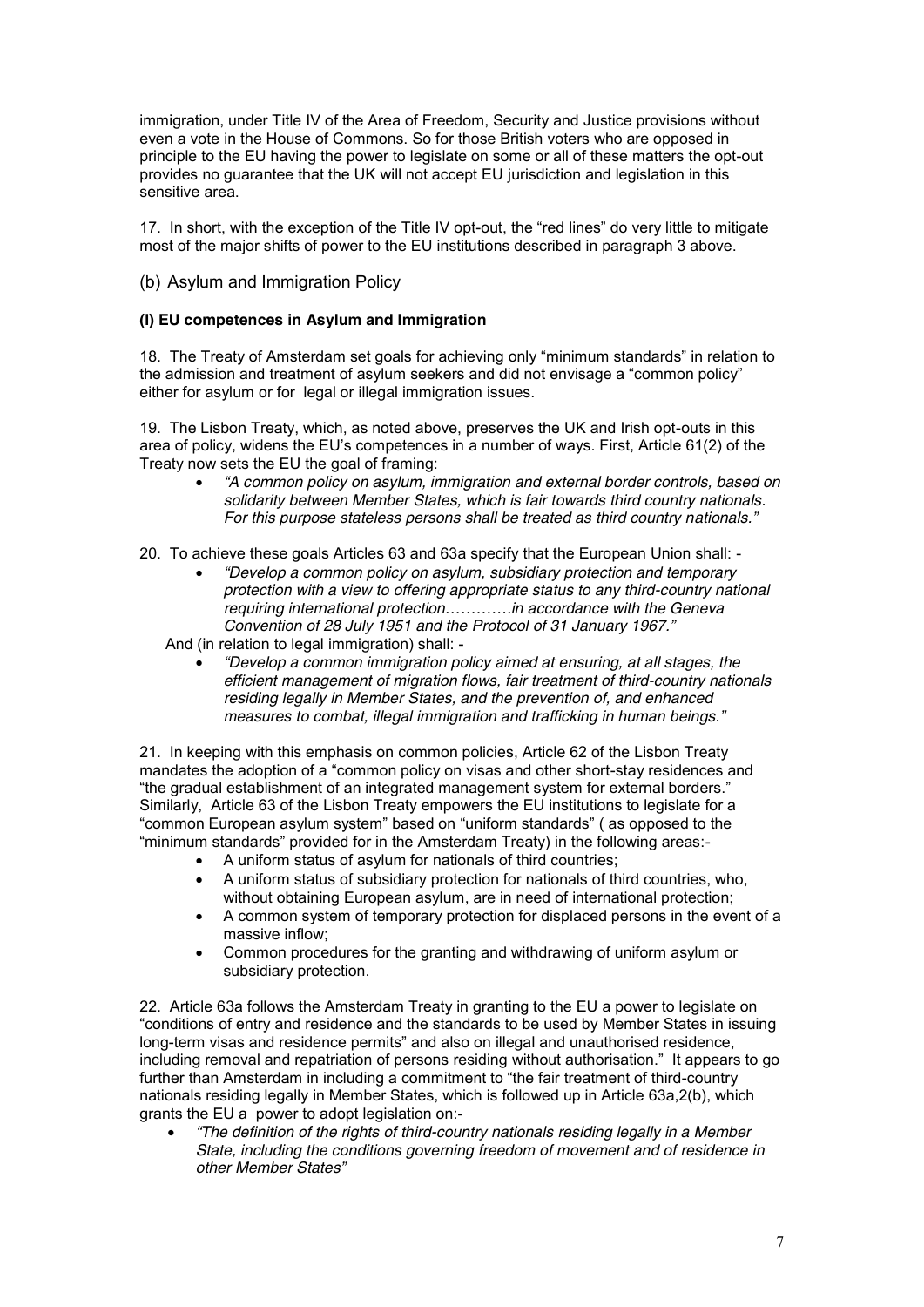The Amsterdam Treaty had been limited to the last part of this clause, dealing only with the conditions governing freedom of movement and residence in other Member States. The amended wording appears to cover the possibility of EU legislation defining third country residents' rights in areas such as access to social security and other social and civil rights.

23. It is unclear at this stage whether these references to "common policies" and "uniform standards" will lead to significant changes in EU policy or in the legislation already adopted. In relation to the treatment of asylum-seekers, for example, different Member States have in the past applied more or less restrictive (or liberal) interpretations of the Geneva Convention. The minimum standards contained in the asylum legislation adopted under the Amsterdam Treaty (which the UK opted into) and also immigration measures on e.g. Family Reunification and Admission of Students (neither of which the UK opted into) allow the Member States a degree of freedom to maintain their differences of interpretation and historic links with particular third countries. There is a risk that these differences would be removed entirely by the adoption of common standards, which could be too restrictive for some Member States and too liberal for others. The Commission has already announced that it wishes to move towards "burden-sharing" between Member States in accepting asylum-seekers. If such a move were agreed, it would increase the pressure to adopt common standards, probably at the most restrictive level.

24. Again, in relation to legal immigration, a common "European Green Card" system, which has been suggested by Signor Frattini, the member of the Commission responsible for asylum and immigration, would not necessarily accommodate the economic needs of particular Member States to attract immigrants with particular skills or their historic links with particular third countries.

25. It is also unclear at this stage what is meant by the development of an "integrated management system for external borders." If all that is meant is co-operation and exchanges of information between the Member States and perhaps financial and material assistance of the type now being given to the newer Member States, that would seem uncontroversial. Detailed Commission intervention or oversight by the Commission seems neither acceptable nor desirable.

26. In addition to common policies on asylum and immigration, Article 62,3, creates a specific power to adopt by unanimity, after consulting the European Parliament: -

*"Measures concerning passports, identity cards, residence permits or any other such document",* where this is necessary to facilitate the free movement of European citizens.

27. It is debatable how far this provision is entirely new. Article 18 of the Section of the Amsterdam Treaty, dealing with the rights of EU citizens, gave the Council a general power to legislate, where the Treaties did not otherwise provide the necessary powers in order to facilitate the free movement of EU citizens and their right to reside in other Member States. This made no specific reference to a power to legislate on travel or identity documents. (The EU had, of course, already introduced the common format for Member States' passports in the 1980s, now probably quite uncontroversial). In its new position among the Area of Freedom, Security and Justice provisions the more explicit power would appear to be covered by the UK/Ireland opt-out. EU legislation, requiring Member States to have identity cards, would clearly be controversial in the UK.

28. Article 63,a,3 empowers the EU to conclude agreements with third countries:- *"For the readmission to their countries of origin or provenance of third-country nationals who do not or who no longer fulfil the conditions for entry, presence or residence in…. one of the Member States".*

29. Again, although the wording of this Article is new, the substance is not, since the EU has already negotiated four so-called Re-admission Agreements with Hong Kong, Macao, Sri Lanka and Albania and further agreements are under negotiation. These were presumably based on the reference to measures on "the repatriation of illegal immigrants" in Article73k (3)(b) of the Amsterdam Treaty. Neither the Amsterdam Treaty nor the new wording in the Lisbon Treaty would give the EU an exclusive power to negotiate Treaties on this subject. It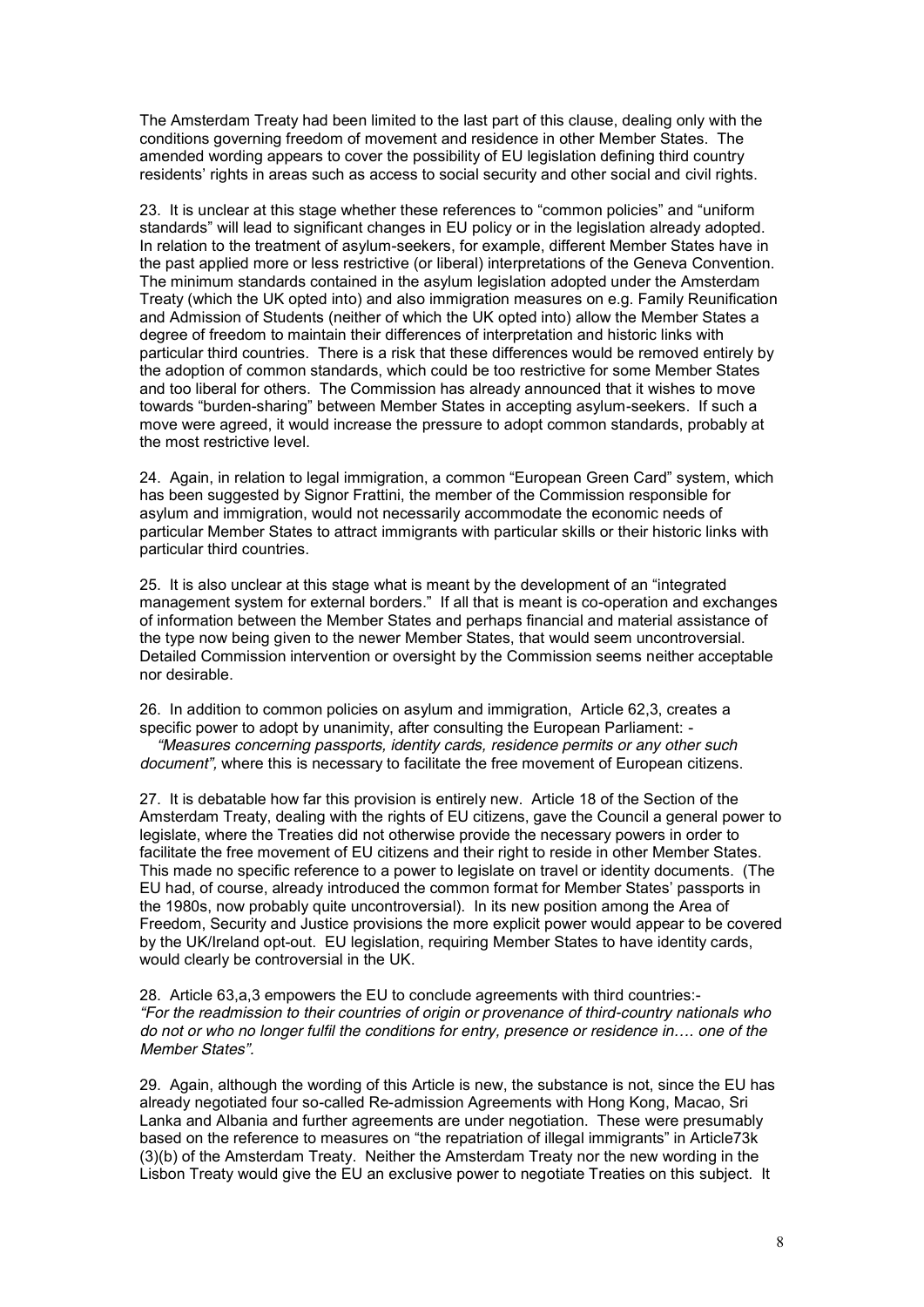would in theory at least remain a "mixed" competence, though, once the EU had negotiated such an agreement with a particular third country, the Member States' power to do so would fall away.

30. As noted above, the UK retains the right to opt out of any international agreement negotiated by the EU on any aspect of asylum and immigration policy, if HMG wishes to do so. Articles 2 and 6 of the UK and Ireland's original opt out Protocol from the Sections of the AmsterdamTreaty dealing with asylum and immigration specify that "no provision of any international agreement concluded by the Union pursuant to those Sections……..shall be binding upon or applicable in the UK or Ireland," unless they opt-in to the agreements in question. However, it is understood that the UK has supported the four agreements referred to above and will be covered by them.

31. Last but not least, the Lisbon Treaty repeals the limitations in the Treaty of Amsterdam, which effectively prevented immigration cases being brought before the ECJ until they had been taken to the highest court in the Member State concerned. The ECJ will now have the same jurisdiction in relation to asylum and immigration matters as it has in relation to any of the traditional areas of EU common policies. Again, however, Articles 2 and 6 of the UK and Ireland's opt-out Protocol specify that "no decision by the ECJ shall be binding upon or applicable in the UK or Ireland;" and that " no such…….decision shall in any way affect he Community or Union acquis nor form any part of Union law as they apply to the UK and Ireland", except to the extent that they have opted into the measures in question. The ECJ would, however, be able to hear cases referred to it by lower level UK courts relating to appellants on migration issues where they could claim that the UK had breached any EU asylum or immigration legislation, which the UK had opted into or, if, as is possible, the ECJ decides that relevant rights contained in the CFR have direct effect. The removal of the limitations on the ECJ's jurisdiction could well lead to more asylum cases being referred earlier by UK courts; (under the Amsterdam Treaty only one UK asylum case has reached the ECJ).

32. Leaving aside the effects of the UK/Ireland opt-outs, the consequence of all these changes is that virtually the only major policy decision left solely in the hands of the Member States is, as stated in Article 69b, 5, is that of deciding how many nationals from non-EU countries it is prepared to admit directly from countries. The ability of the Member States to control the total volume of immigration into their territories will, however, also be constrained by how the EU exercises its right to legislate on the right of third-country immigrants, who are legally resident in one Member State, to move to and reside in other Member States. This in turn may be influenced by ECJ interpretations of the CFR.

33. In short, the Lisbon Treaty gives the EU powers to manage common policies on asylum and immigration almost as extensive as they now have over agriculture under the CAP.

### **(b)(ii) Asylum and Immigration: Qualified Majority Voting**

34. As previously proposed in the draft Constitution, the Lisbon Treaty removes all national vetoes over asylum and immigration decisions, with the single exception, referred to above of legislative proposals on passports, identity cards etc. In December 2004 the UK agreed as part of a scheduled review of the unanimity provisions of the Amsterdam Treaty to give away the vetoes over asylum and illegal immigration issues, (no doubt because they had already conceded this in the negotiations on the draft Constitution). But we did not agree at that stage to remove the veto on legal migration questions. This too has now been conceded. In addition, as noted above, from 2014 onwards the changes in the Council's voting system will make it more difficult for the UK to protect its interests in all policy areas where QMV applies. These two changes (and the shadow cast by the CFR) will complicate the UK's exercise of its right to opt-into new proposals on asylum and immigration issues. The UK has to decide whether to opt-into a new proposal within three months of it being tabled by the Commission. Once it has committed itself to opt-in, the UK cannot thereafter back out of the negotiations if they take an unwelcome turn. Whenever the UK opts-in, it will therefore have to run the risk that it may be outvoted during the negotiations on points it regards as vital.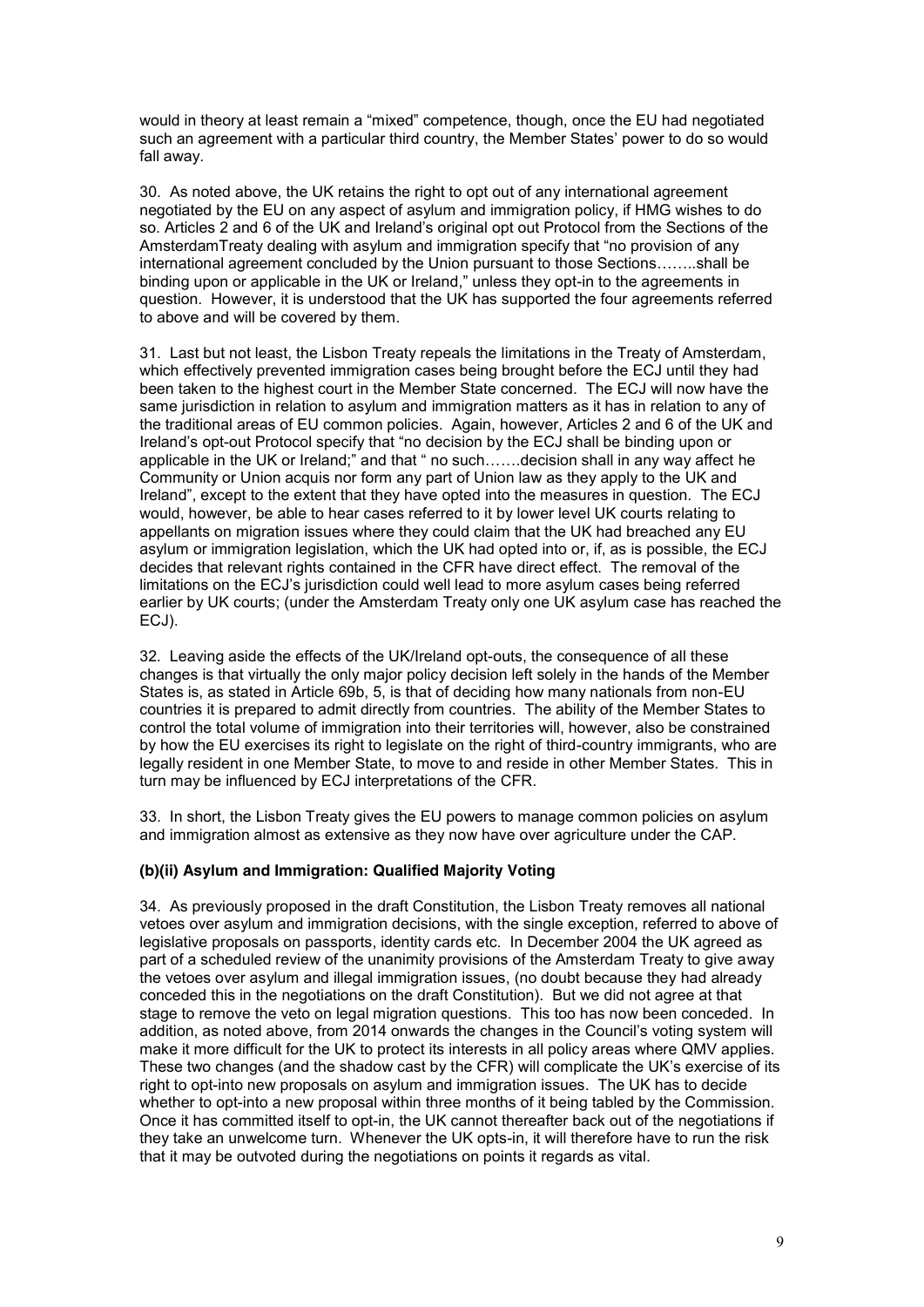35. The UK is liable to be faced with some particularly difficult decisions, when the Commission makes proposals to amend EU legislation, which the UK has opted into, because of the punitive provisions for opting out now introduced into the UK's opt-out Protocol (see paragraphs 7-8 above). A potential example of this emerged recently, when Signor Frattini outlined possible Commission proposals to amend the Dublin Convention, which contains the agreed EU rules for determining which Member State is responsible for handling asylum applications, where the applicant has no particular connection with any Member State. The existing Convention allows the UK to send back about 100 immigrants per month to the first Member State, which they had entered. Signor Frattini now envisages a system of burdensharing to relieve countries such as Italy and Malta, which currently receive large numbers of immigrants arriving from North Africa. If this proposal were tabled, the UK would have to balance the benefits it receives under the existing Convention against the risks of being required either to contribute financially to Italy and Malta or to take some of their immigrants. (The UK's decision on whether or not to opt-into the negotiations could, of course, be affected by the attitude of other northern Member States towards the burden-sharing proposals).

#### **(b)(iii) The Charter of Fundamental Rights: possible relevance to asylum and immigration.**

36. The 50 "fundamental" political, juridical and economic and social rights in the CFR are drawn from a variety of sources. The political and juridical rights come mainly from the European Convention on Human Rights (the ECHR). The economic and social rights come mainly from the European Social Charter of 1996 and the Community Charter on the Rights of Workers signed in 1961. Some provisions are drawn from or influenced by the case law of the ECJ itself, some are simply taken over from other provisions in the Treaty and others come partly or (in a very few cases) entirely from the national legislation or traditions of Member States.

37. The Charter in its current text was adopted as a political text in December 2000 simultaneously with the agreement on the Treaty of Nice, but at that stage had no legal force. It was incorporated as Part II of the European Constitution after the UK had dropped its resistance. Article 6 of the Lisbon Treaty now states that the CFR "shall have the same legal value as the Treaty.

38. The CFR states in its preamble that it "reaffirms the rights, freedoms and principles recognised in the Union and makes those rights more visible, but does not create new rights or principles." Its provisions " are addressed to the institutions…..of the Union and to the Member States only when they are implementing Union law." All the addressees "shall therefore respect the rights, observe the principles and promote the application thereof in accordance with their respective powers and respecting the limits of the powers of the Union as conferred on it in the other Parts of the constitution." Article 1(2) of the CFR makes it clear that the "Charter does not extend the field of application of Union law beyond the powers of the Union or establish any new power or task for the Union. The Treaty also contains an official commentary on the Charter produced by a group of lawyers acting under the aegis of the Convention, which drafted the Constitution. Article 52 of the CFR states that this commentary "shall be given due regard by the courts of the Union and the Member States." This formula, of course, leaves the courts free to take a different view.

39. Two main concerns have been expressed about incorporating the CFR into Union law. First, as noted above, a number of its articles are based on the provisions of the European Convention on Human Rights (ECHR) and accordingly the ECJ becomes an alternative forum to the European Court of Human Rights in Strasbourg. Article 52 of the CFR gives an assurance that, insofar as the CFR contains rights, which correspond to rights guaranteed by the ECHR, the meaning and scope of those rights will be the same as those laid down by the latter and subject to the same qualifications and limitations. This is reassuring as far as it goes. However, Article 52 adds that: "This provision shall not prevent Union law providing more extensive protection." This addition seems likely to prove an irresistible temptation to lawyers to take their clients' cases to the ECJ rather than the Strasbourg Court, where there is an opening to do so.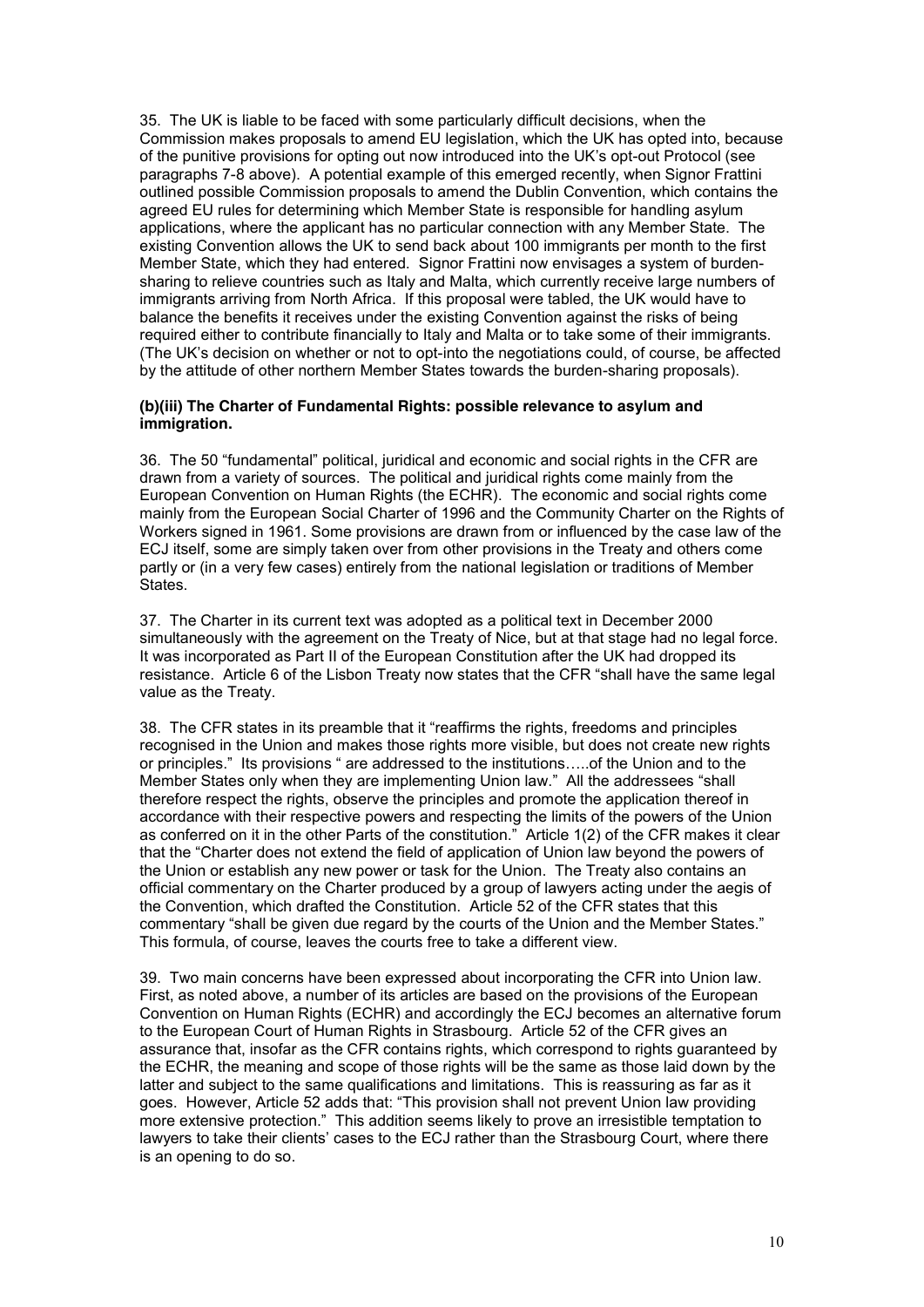40. Second, Title IV of the CFR (entitled "Solidarity") gives binding legal Second status to a "wish-list" of very loosely-phrased social and economic objectives, covering almost every aspect of social, economic and labour market policies. While few would quarrel with the general drift of many of these provisions as broad aspirations, their incorporation as "fundamental rights" in the Charter will put the ECJ in the position of the final arbiter of how they should be translated into detailed policies. This is a function which has hitherto and should more properly continue to be carried out by democratically accountable governments. How the ECJ interprets many of these principles and rights could lead to substantially increased transfers of resources from Member States' taxpayers to the beneficiaries or impose other economic costs.

41. Ten Articles in the CFR contain provisions, which on the face of it could be invoked in relation to asylum or immigration issues. Nine of them come from a list published by "Open Europe" in their detailed commentary on the Lisbon Treaty; the tenth (Article 34) is my own addition. They are set out below, followed by a statement taken from the official commentary on the sources from which each provision has been taken. In some cases I have added a comment on how the provision might be invoked in relation to asylum and immigration issues, usually on a "worst-case" hypothesis**:-**

- · **Article 18:-"***The right to asylum shall be guaranteed with due respect for the rules of the Geneva Convention of 28 July 1951 and the New York Protocol of 31January 1967 relating to the status of refugees and in accordance with the Treaty establishing the European Community;"* **(Source:- Article 63 of the EC Treaty, now replaced by Article 63 of the amended Treaty on the Functioning of the EU (TFEU);**
- · **Article 19***: -" (1) Collective expulsions are prohibited. (2) No one may be removed, expelled, extradited to a State where there is a serious risk that he or she would be subjected to the death penalty, torture or other inhuman or degrading treatment or punishment".* **(Sources: -Article 19(1) is drawn from Article 4 of Protocol No 4 to the ECHR; Article19 (2) incorporates case-law from the European Court of Human Rights regarding Article 3 of the ECHR. Comment:-In principle, Article 19(2) might be invoked to challenge repatriations based on a "Memorandum of Understanding" about the future treatment of those repatriated between a Member State and /or the EU and a third country).**
- · **Article 4***: -" No one shall be subjected to torture or to inhuman or to other degrading treatment."* **(Source: - Article 4 of the ECHR. Comment: - this could be invoked alongside Article 19).**
- · **Article 9***: -"The right to marry and found a family is guaranteed in accordance with the national laws governing the exercise of these rights."* **(Source: -Based on Article 12 of the ECHR).**
- · **Article 7***: -" Everyone has the right to respect for his or her private and family life, home and communications."* **(Source: -Article 8 of the ECHR. Comment: - Both Articles 7 and 9 are both worded somewhat more broadly than their ECHR equivalents. It seems possible that either or both of these articles could be invoked to challenge specific barriers in EU legislation or imposed by Member States to permitting the immigration of spouses or intended spouses or other family members from third countries).**
- · **Article 15(3)** *"Nationals of third countries, who are authorised to work in the territories of the Member States are entitled to working conditions equivalent to those of citizens of the Union."* **(Source: - This paragraph is said by the official commentary to be based on Article I37 (1)(g) of the TEC and also on Article19 (4) of the 1961 European Social Charter. The official commentary adds that this is a right, which falls under Article 52 (2) of the Charter and therefore has to be exercised under the conditions and limits defined by that Treaty provision. Comment: - The wording of the CFR Article seems to go well beyond Article 137(1)(g), which together with Article 137(2) merely permits the Council of Ministers to legislate by unanimity to set minimum standards on the conditions of employment for third-country nationals legally residing in Union territory. There would seem to be some risk that the ECJ might ignore the commentary and apply a more extensive interpretation.**
- · **Article 21; -** *"(1) Any discrimination based on any ground such as sex, race, colour, ethnic or social origin genetic features, language, religion or belief, political or other*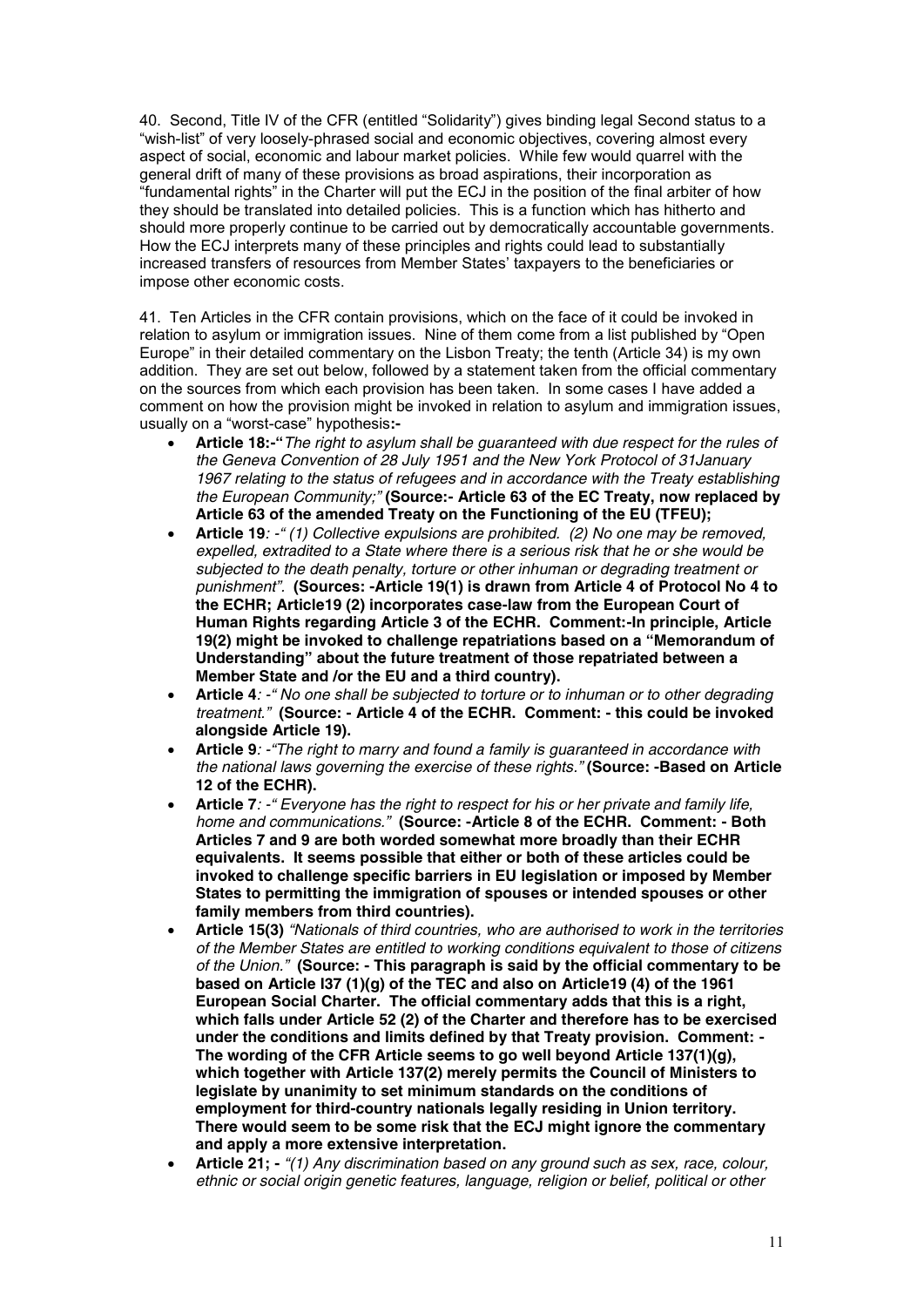*opinion, membership of a national minority, property, birth, disability, age or sexual orientation shall be prohibited. (2) Within the scope of application of the Treaty establishing the European Community and of the Treaty on European Union, and without prejudice to the special provisions of those Treaties, any discrimination on the grounds of nationality shall be prohibited."* **(Sources: - Article 13 of the EC Treaty and its equivalent in the Lisbon Treaty, Article 14 of the ECHR and Article 11 on the Convention on Human Rights and Biomedicine. Comment: -According to the official commentary the provision in paragraph 1 does not "lay down a sweeping ban of discrimination in such wide-ranging areas" or create a power to enact anti-discrimination laws. The implication of the commentary appears to be that the ECJ would be cautious in interpreting this provision except where specific EU legislation had been adopted. However, unlike the ECHR equivalent, this Article could be combined with other CFR provisions to allow the non-discrimination requirement to be applied to a wide variety of EU policies, e.g. the social security rights of short-term immigrants. It also looks possible that a test case could be brought e.g. challenging repatriation of an immigrant where this was based on the grounds of promoting or supporting terror in a "political" statement).**

- · **Article 34: -** *"(2) and (3) Everyone residing and moving legally within the European Union is entitled to social security benefits and social advantages in accordance with Union laws and national laws and practices. (3)…The Union recognises and respects the right to social and social housing assistance….in accordance with the rules laid down by Union law and national laws and practices."* **(Source: -The European Social Charter, the Community Charter of Workers Rights and the rules arising from Regulations No 1408/71 and 1612/68. Comment: This Article could be invoked, together with the non-discrimination provision in Article 31 to ask the ECJ to outlaw any form of discrimination between citizens and even temporary residents);**
- · **Article 45(2***): -" Freedom of movement and residence may be granted, in accordance with the Treaty establishing the European Community, to nationals of third countries legally resident in the territory of a Member State."***. (Source: -Article63a (2) b of the TFEU. Comment: - The official commentary on this Article makes it clear that since this right is based on another provision in the body of the Treaty, the granting of this right depends on the EU institutions exercising their power to legislate on this matter. In this case the UK's opt-out would protect it from any ECJ judgement on this matter, assuming we opted out of any proposal under Article 63a(2) b to define the freedom of movement etc of third –country residents legally resident in other Member States into the UK).**
- · **Article 47(2***): -"Everyone is entitled to a fair and public hearing within a reasonable time by an independent and impartial tribunal previously established by law. Everyone shall have the possibility of being advised, defended and represented.".* **(Source: -Article 6(1) of ECHR. Comment; -This provision might be used to challenge Member State's appeal systems for dealing with immigration cases. Some of the provisions of recent UK anti-terror legislation might also be open to challenge under this provision).**

42. The impact of these and other CFR provisions is particularly difficult to assess, because their meaning will ultimately depend on how the ECJ interprets them in particular cases. There are strong differences of view between expert European lawyers on the significance of the decision to give the CFR Treaty status. Some (usually pro-European lawyers) argue that making the CFR legally binding is unlikely to make much difference to the judgements reached by the ECJ. I understand that one commentator has even described the Charter as "a paper tiger." Lawyers, who defend this view, point in particular to the assertion in the CFR itself that it does not create any new rights or principles, but only reaffirms existing ones. They also point out correctly that the protection of fundamental rights, in particular those contained in the ECHR, has been a part of the European legal system and recognised by the ECJ for many decades. On the other side of the argument, in 2005 "Open Europe" interviewed a number of past and present judges and advocates-general of the ECJ several of whom asserted that the CFR would have a substantial impact on the ECJ's work-load and jurisprudence.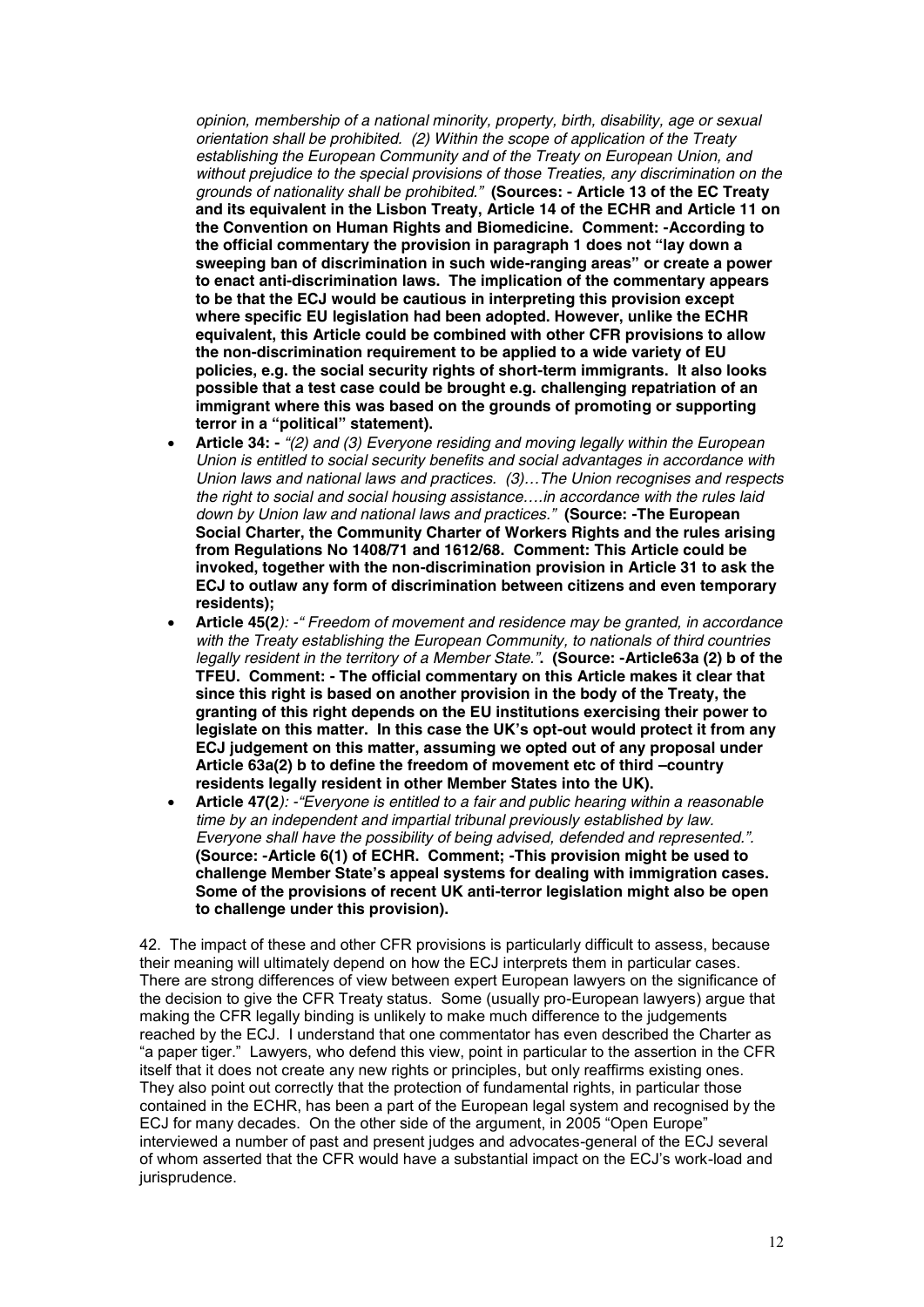43. The argument that all the EU institutions have already been long committed to the observance of the human rights contained in the ECHR and that the ECJ has been ready, where necessary to enforce them is indisputable and to that extent the simple incorporation of the ECHR's'provisions in the CFR is not an innovation. But in my view that falls well short of justifying the claim that the CFR will have little or no substantive effect on the making and implementation of law within the EU.

44. The assertion in the preamble to the CFR that it does not create new rights and principles itself verges on the disingenuous, since the social and economic rights and principles contained in Title IV of the CFR previously had no status in EU law at all and in past judgements the ECJ refused to take the CFR into account when invited to do so, inter alia, because it had no status. Moreover, thirteen of the articles in the Charter are derived at least in part from the ECJ's own past jurisprudence, two Articles are taken from the Schengen Treaty to which the UK, Ireland and Denmark are not parties and several Articles come from the 1996 European Social Charter to which the UK and various other Member States were never parties.

45. Even in relation to the rights taken over from the ECHR, in some cases the wording has been amended to widen the protection. In other cases their inclusion within the CFR may implicitly widen their scope For example, the non-discrimination provisions in Article 21 of the CFR, quoted above, are in part derived from Article 14 of the ECHR. However, the application of the latter is explicitly limited to the other political and juridical rights and freedoms within the ECHR. Article 31 of the CFR does not seem to be so limited. On the contrary, the official commentary declares that it can be applied to discriminations in all other areas of Union law, including presumably economic and social legislation.

46. So the CFR in practice requires the EU's institutions and its Member States to comply with a more extensive array of human rights than was previously the case. This will have an impact in three ways. First, the Commission, the Member States acting in Council and the EP will all be explicitly required to take all the CFR's provisions into account , when legislating. There is a well-founded expectation that Commission officials are already busy preparing new legislation to implement provisions in the CFR. Second, the Member States are obliged to observe the CFR "when they are implementing EU law".

47. Third, litigants will be able for the first time directly or indirectly through thir national courts to ask the ECJ to interpret the provisions of the CFR and to decide the how they apply to their particular case. In the case of the economic and social rights in Title IV, the ECJ, as noted above, would be breaking new ground in such judgements. Concerns have been expressed, for example, as to whether the the derogation in the Working Time Directive, which allows UK workers to agree contractually with their workers to work for longer than the 48 hours per week average specified in the Directive may be open to challenge under Article 31(2) of the CFR. But even in relation to the rights taken over from the ECHR, the ECJ is explicitly allowed under Article 52 of the CFR to "provide more extensive protection." Against this background it is only realistic to expect that there will be some judicial surprises in store.

48. It should also be noted that, although the CFR applies to Member States "only when they are implementing EU law,", the definition of "EU law goes wider than the subordinate legislation (Directives and Regulations) adopted by the Council of Ministers and the EP and includes the text of the Treaties themselves and therefore the text of the CFR itself. Moreover, the ECJ has in a number of policy areas evolved a doctrine of "direct effect", which they have used to infer the existence of rights and obligations from the texts of the Treaties even in the absence of subordinate legislation. Two of the ECJ judges interviewed by "Open Europe" in 2005 (former Judge Puissochet and Judge Arestis) appear to envisage that the ECJ may interpret some of the provisions of the CFR as having such "direct effects". For example, European Court Judge George Arestis commented that " The EU Charter could be used to deliver rights at work (i) as a legal source, by itself, through the doctrines of "direct" and "indirect" effect and (ii) as a basis for challenging national law, which incorrectly or inadequately transposes EU law."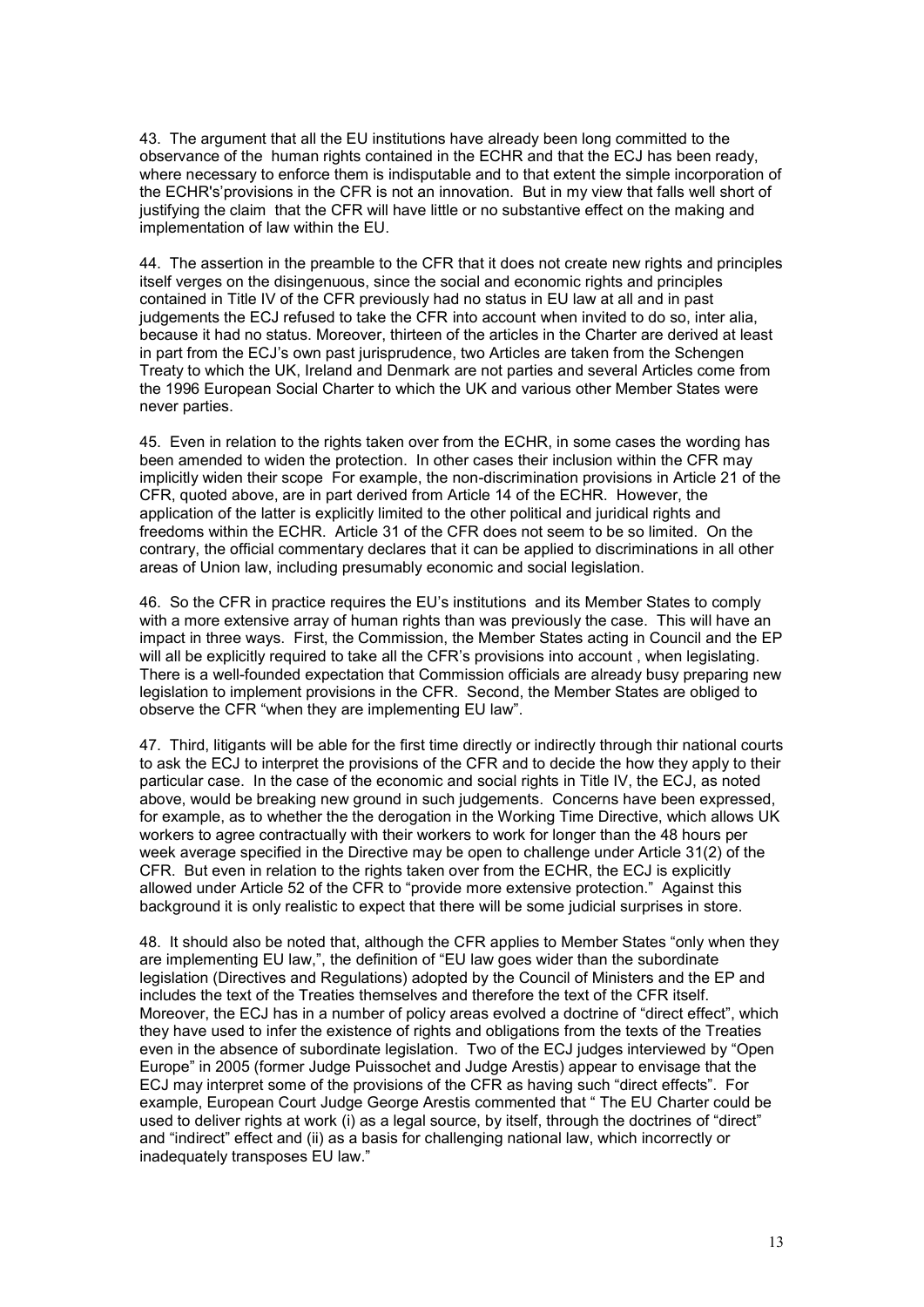49. The possibility that the ECJ may be able to decide that some provisions in the CFR have direct effect also seems to be borne out by the official commentary on the Charter. This states that Article 52(5) draws a distinction between "rights" and "principles" set out in the Charter. Article 52(5) makes it clear that "principles " have to be implemented through the legislative or executive acts (adopted by the Union in accordance with its powers and by the Member States only when they implement Union law). Accordingly, the commentary states, " they become significant for the Courts only when such acts are interpreted or reviewed. They do not, however, give rise to direct claims for positive action by the Union's institutions or Member States authorities." This statement appears to leave it open to the ECJ to find that some of the "rights" in the CFR are capable of giving "rise to direct claims for positive action" by the Union or Member States**.** Unfortunately, the commentary offers the reader no clear guidance on how to distinguish "principles" from "rights" in the CFR; and the word "principle" only occurs in one of the six articles it lists.

50. Some close observers of the ECJ discount the risk of the ECJ finding that provisions in the CFR have direct effect on the grounds that the ECJ has become much more cautious in recent years both in applying the doctrine of "direct effect" and, more generally, in making radical judgements in sensitive areas of economic and social policy. This may be true in the short-term. But the ECJ, like the Supreme Court of the United States, has sometimes changed direction sharply following changes in the zeitgeist or in the composition of the Court itself. The possibility that the ECJ may find that some provisions in the CFR have direct effect can certainly not be ruled out. The notion that "fundamental rights" need only be applied by Member States, when they are implementing EU law, will be unappealing to legal minds.

51. In relation to asylum and immigration (and to the area of criminal law) the risks of UK policy being overturned by adverse judgements from the ECJ are clearly less than in other areas of EU policy, because of our right to opt out of new legislation. As noted in paragraph 6 above our opt-out Protocol states (Article 2) that "no decision by the Court of Justice of the European Union interpreting" any measure from which we have opted out "shall be binding upon or applicable to the UK or Ireland." However, the question arises whether this immunity would in practice apply if the ECJ found that either a Directive or a Member State's implementations of it were in breach of human rights within the CFR. If a follow-up case against the UK were referred to the ECJ by a UK court in respect of UK practices, which were identical to those of another Member State, which the ECJ had already condemned, would the ECJ agree that the UK need not uphold the human right in question, because we had opted out of the Directive? Or would they find a way of deeming it to be a "directly effective" right? For that matter would the British courts accept that a breach of the CFR by the UK would be acceptable in these circumstances? It is only fair to add that cases involving the classical liberal and political and juridical rights stemming from the ECHR could already be brought to the UK courts under our own Human Rights Act.

52. Any discussion of the CFR would be incomplete without considering the Protocol negotiated by the UK and Poland, which the UK Government has claimed makes the incorporation of the CFR into the Treaty acceptable to the UK. The text of the Protocol is as follows:-

- · *Article 1(1) The Charter does not extend the ability of the Court Of Justice, or any Court or tribunal of Poland or the United Kingdom to find that the laws, regulations or administrative provisions, practices or action of Poland or the United Kingdom are inconsistent with the fundamental rights, freedoms and principles that it reaffirms.*
- · *Article1(2) In particular, and for the avoidance of doubt, nothing in Title IV of the Charter creates justiciable rights applicable to Poland or the United Kingdom, except in so far as Poland or the United Kingdom has provided for such rights in its national law.*
- · *Article 2 To the extent that a provision of the Charter refers to national laws and practices, it shall only apply to Poland and the United Kingdom to the extent that the rights or principles that it contains are recognised in the law or practices of Poland or of the United Kingdom.*

53. The Protocol is obscurely worded and, like the CFR itself, its interpretation will be decided by the ECJ in dealing with any cases where a UK Court refers a case to the ECJ. It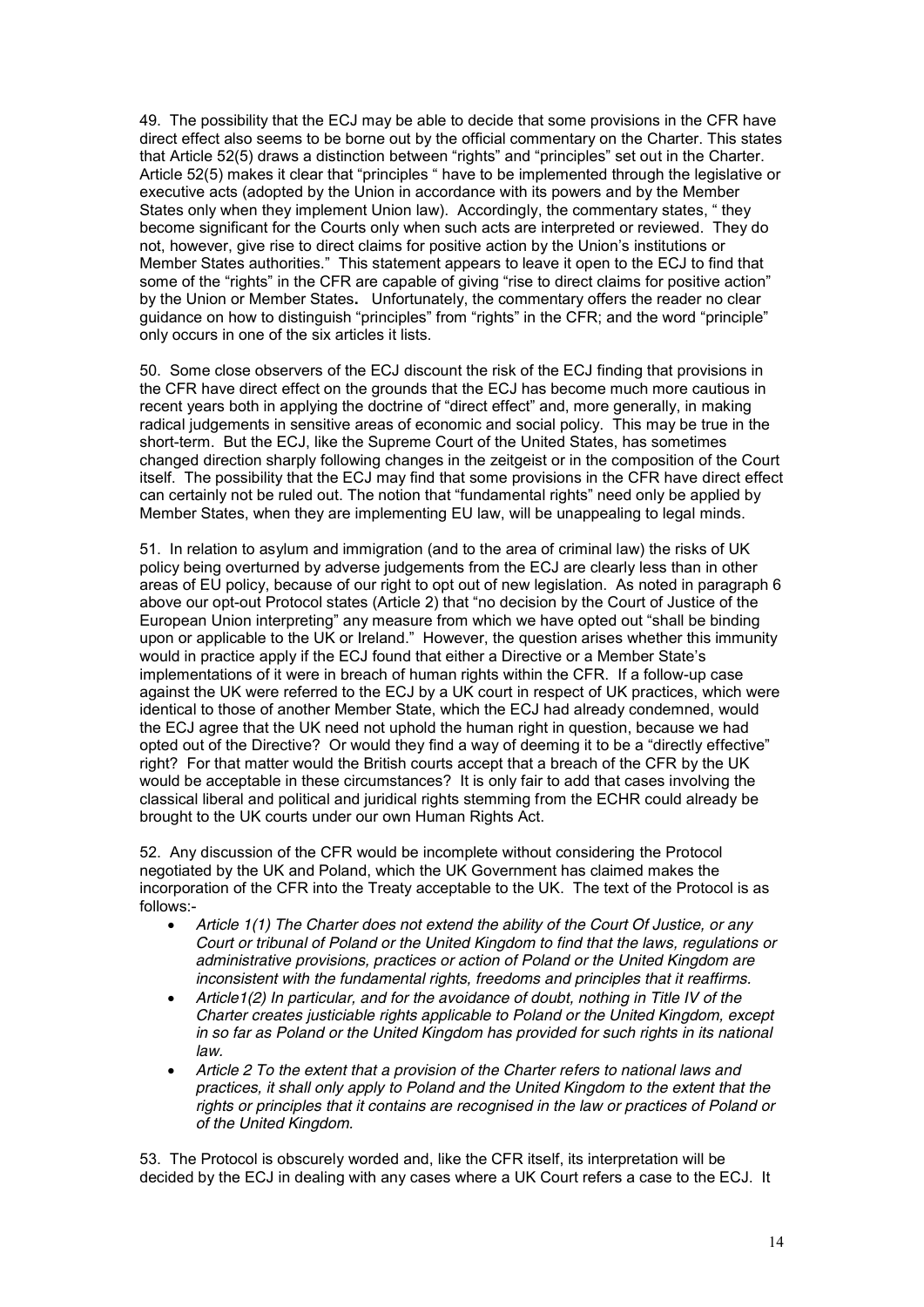is clear, however, that the Protocol in no sense provides the UK or Poland with an "opt-out" from any of the CFR's provisions. The UK and Poland, like all other Member States, will be exposed to the risk of cases being brought against them on the grounds that, in implementing Union law (defined broadly as explained in paragraph 25 above) they have infringed rights embodied in the CFR. The comments in the next three paragraphs are inevitably more speculative.

54. The assurance in Article 1(1) of the Protocol that the CFR does not extend the ability of either the ECJ to find that the laws…..etc of the UK or Poland inconsistent with the fundamental rights, freedoms and principles that it reaffirms seems to be no more than a repetition of the assertion in the preamble that the CFR does not create any new rights and the implicit consequence that the courts could already have made such findings on the basis that the rights already existed either in the ECHR or EU law or in Member States' law.

55. Articles 1(2) and 2 of the Protocol do, however, seem to go a little way beyond a mere clarification of the meaning of the CFR. Article1 (2) appears to indicate that nothing in Title IV of the CFR (entitled "Solidarity") will create "directly justiciable" rights applicable in the UK or Poland, except to the extent that the rights or principles it contains are already recognised in the UK or Polish law. The implication is that, unless UK (or Polish) law already recognised such rights, they would only be crystallised to the extent that future EU legislation formulated them precisely. Since one of the main concerns in the UK about the CFR has been about the impact of the social and economic rights in Title IV, this assurance may provide some limited comfort. Second, Article 2 of the Protocol appears to promise that where a provision in the CFR relies on national laws and practices, the UK would not be held to a stricter interpretation of the provision than that implied by its own national laws and practices.

56. Given the uncertainties about the impact of the CFR, it should be stressed again that the final word on its interpretation and that of the UK-Polish Protocol rests with the ECJ alone. Most of the legal experts interviewed by "Open Europe" rejected the proposition that the Protocol created a special regime for the UK and Poland and were more generally sceptical that any safeguards, which the Protocol may create for the UK and Poland, would survive the scrutiny of the EC.

### **(b)(iv) Overall Assessment**

57. The amendments made to the EU's asylum and immigration regime by the Lisbon Treaty, in particular the move to a common policy with uniform standards, all to be adopted by QMV, represent a significant shift of power from the Member States to Brussels.

58. The need for some level of harmonisation of asylum and immigration policy by the EU is a logical development from the provision in the Single European Act of 1985 that the "internal market comprised an area without internal frontiers" and that this entailed the removal of frontier controls on traffic between Member States. This stimulated the subsequent decision of most of the Continental States to follow the example of Germany and France by setting up the Schengen Agreement. The difficulties of policing long internal land frontiers both made it easier for the Schengen countries to give up controls at their internal frontiers and created a case for a harmonised approach to controlling immigration at their external frontiers. There seems no strong reason, however, even for the Schengen countries, which would justify moving to a full common policy on asylum and immigration as proposed in the Lisbon Treaty. The case for full harmonisation of law on legal immigration seems particularly questionable.

59. Between 1985 and 1997 the UK government disputed the majority interpretation of the Single European Act as requiring some legislation for the removal of internal frontier controls and in 1997 negotiated the opt-outs both from this requirement and the Schengen agreement and the asylum and immigration policy in the Amsterdam Treaty. Quite apart from the political difficulty of removing our frontier controls on arrivals from the EU, the UK's decision is logical as long as we believe that our airport and sea port controls are even partially effective in helping our authorities to prevent illegal immigration, tax evasion and illegal imports.